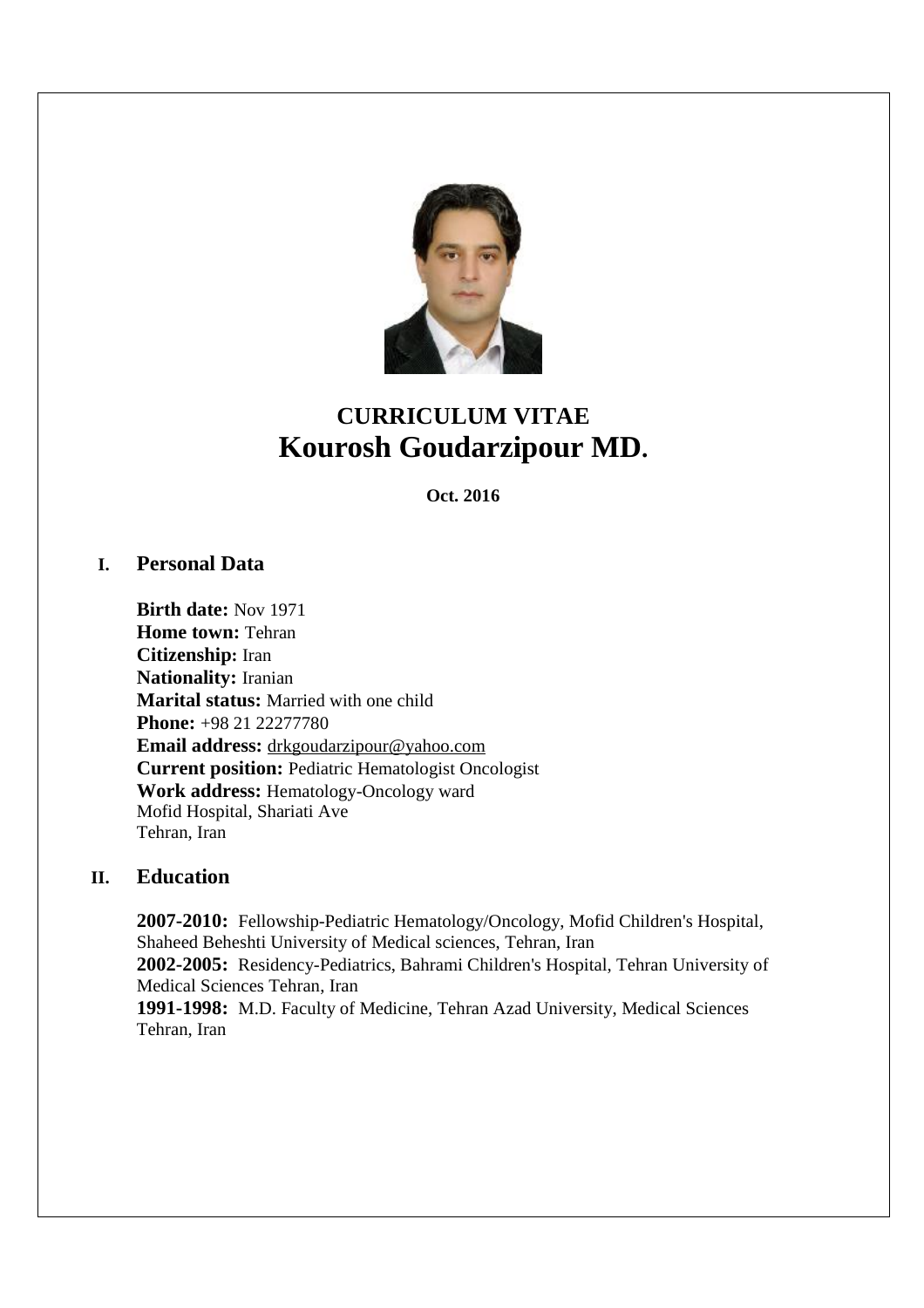# **III. Academic Appointments**

#### **IV. Board Certification**:

2005 Iranian Board of Pediatrics 2010 Iranian Board of Pediatric Hematology/Oncology

#### **V. Memberships**

**-** 

- **2008-Present:** Iranian Society Of Pediatric Hematologist/Oncologist
- **2005-Present:** Iranian Society Of Pediatrician
- **2011-Pediatri:** Congenital Hematologic Disorders Research Center

### **VI. Research Projects (ongoing and finished)**

- 1. Evaluation of Anthracyclines effects on NT-proBNP plasma level in children with malignancy. (finished)
- 2. Intra-articular injection of Rifampin in Iranian children with haemophlic arthropathy. (finished)
- 3. Effect of FLT3ITD in children with ALL. (Ongoing).
- 4. DEB test in children with presentation of AML. (Ongoing).
- 5. prevalence of asthma in tehran.(finished)

# **VII. Publications**

#### **Articles**:

- 1. Fatemeh salarpour,**Kourosh Goudarzipour**, mohammadhossein mohammadi, ahmad ahmadzadeh, Sare Farahani, Atefeh Allahbakhshian, Mehdi Allahbakhshian Farsani .Evalution of growth factor independence 1 expression in patients with de novo acute myeloid leukemia.winter 2017 vol8, No1. ISSN2008- 4978.
- 2. Fatemeh salarpour, **kourosh goudarzipour**, ahmad ahmadzadeh , mohammad hossein mohammadi, mehdi allahbakhshian Farsani .Changes of AML 1 and p53 tumor suppressor gene expression in patienes de novo acute myeloid leukemia.
- 3. N. Dehghan-Nateri, A. GHarebaghian,, **K. Goudarzipour,** P. Eshghi. the Fatty Acid Synthase is a Strong Predictor of Poor Prognosis and Contributes to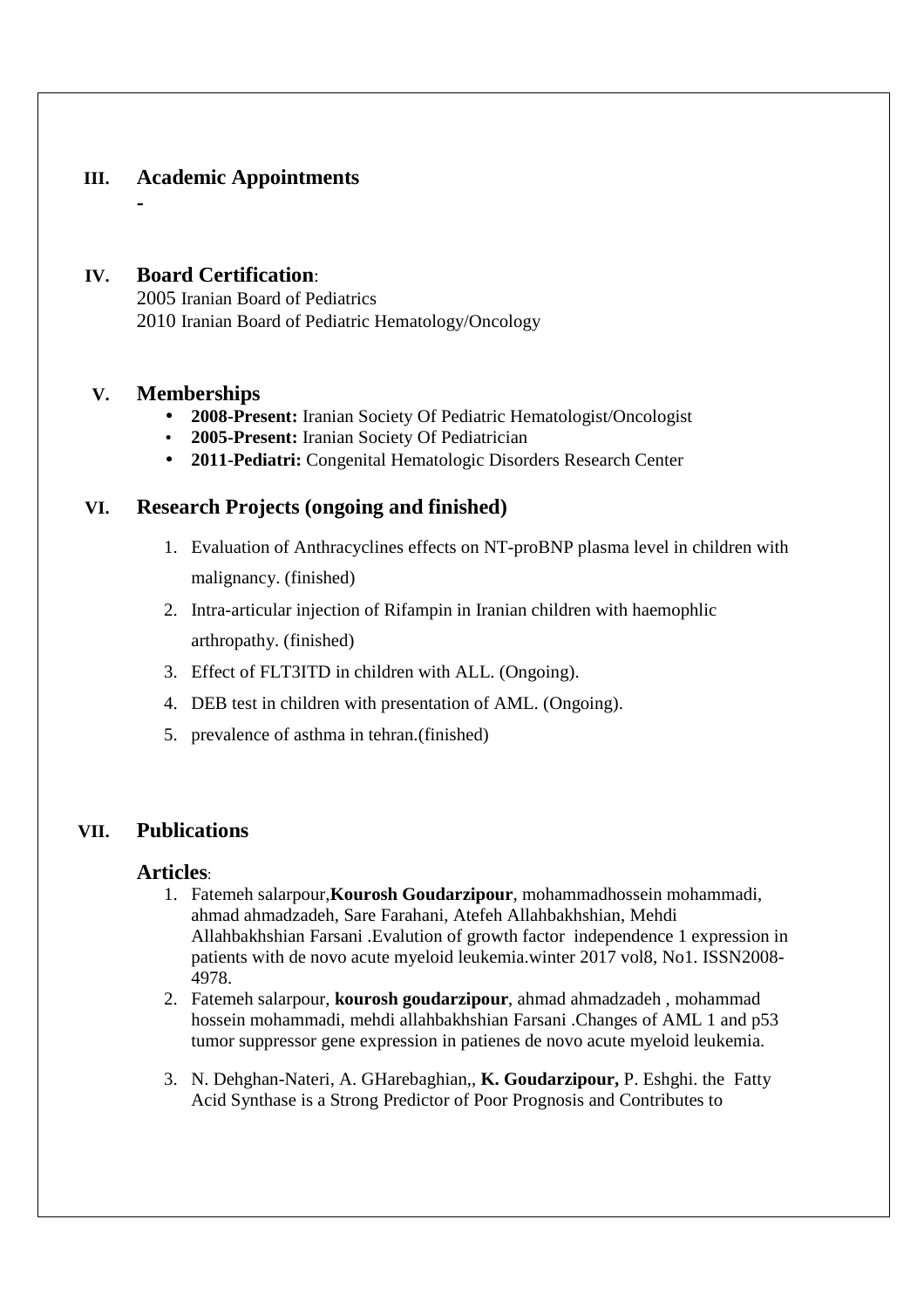Glucocorticoid Resistance in B-Cell Acute Lymphoblastic Leukemia. WCRJ 2016; 3 (3): e746

- 4. Samin Alavi\*, **Kourosh Goudarzipour .** Recurrent Cytomegalovirus Retinitis in a Patient with Leukemia on Maintenance Chemotherapy Wednesday April 12th 2017
- 5. **Kourosh Goudarzipour**,Parinaz Alizadeh,Hesameddin Hoseini Tavasol,Reyhan Kazemi , Peyman Eshghi, Saeed Mojtahedzadeh

 A Comparison Between MRIT2 and NT-ProBNP in Early Detection of Heart Diseases . in Thalasemia Major Patients A Cross-Sectional Study

- 6. Dehghan-Nayeri N, Rezaei-Tavirani M, Omrani, Gharehbaghian A, **Goudarzi Pour K,** Eshghi P. dentification of potential predictive markers of dexamethasone resistance in childhood acute lymphoblastic leukemia. J Cell Commun Signal. 2016 Oct 24. [Epub ahead of print]
- 7. **Goudarzipour K,** Eshghi P, Tara Z, Afjeh A, Farid S, Shiravi M. Prevalence of microcytosis in cord blood samples and admitted. ijpho. 2016; 6 (3):166-171. <http://ijpho.ssu.ac.ir/article-1-260-en.html>
- 8. **Goudarzi Pour K**, Malek F, Eshghi P. Successful Control of Massive Bleeding in a Child with Burkitt's lymphoma via a Biosimilar Recombinant Activated Factor VII (AryoSeven™). Case Reports in Hematology 2016 <http://dx.doi.org/10.1155/2016/1295092>
- 9. Jadali F, **Goudarzi Pour K**, Aghakhani R, Khoddami M, Arab Ahmadi M, Behnam B. The frequency of PAX3 and PAX7 Mutations in Children with Rhabdomyosarcoma. Iran J Ped Hematol Oncol. 2016; 6(2): 100-105.
- 10. **Goudarzipour K**, Zavvar N, Behnam B, Ahmadi M Arab. Imerslund-Grasbeck syndrome in a 5-year-old Iranian boy. Indian Journal of Nephrology 2016; ahead of print.
- 11. Mohammadi S, Khalilzadeh S, **Goudarzipour K**, Hassanzad M, Mahdaviani A, Aarabi N, Pourabdollah M, Sigari N. Ronchoalveolar galactomannan in invasive pulmonary aspergillosis: a prospective study in pediatric patients. Med Mycol. 2015 Sep; 53(7):709-16. doi: 10.1093/mmy/myv053.
- 12. **Goudarzipour K,** Ghazizadeh F, Hoseini Tavasol H, Behnam. Warfarin-induced Eosinophilia in a child with Burkitt Lymphoma: A Case Report. Iranian Journal of Pharmaceutical Research 2015; 14(3): 887-890.
- 13. **Goudarzi Pour K**, Shamsian, Shahin, Alavi Samin, Nourbakhsh Kazem, Aghakhani Roxana, Arzanian Mohammad Taghi. Primary Ewing's sarcoma of the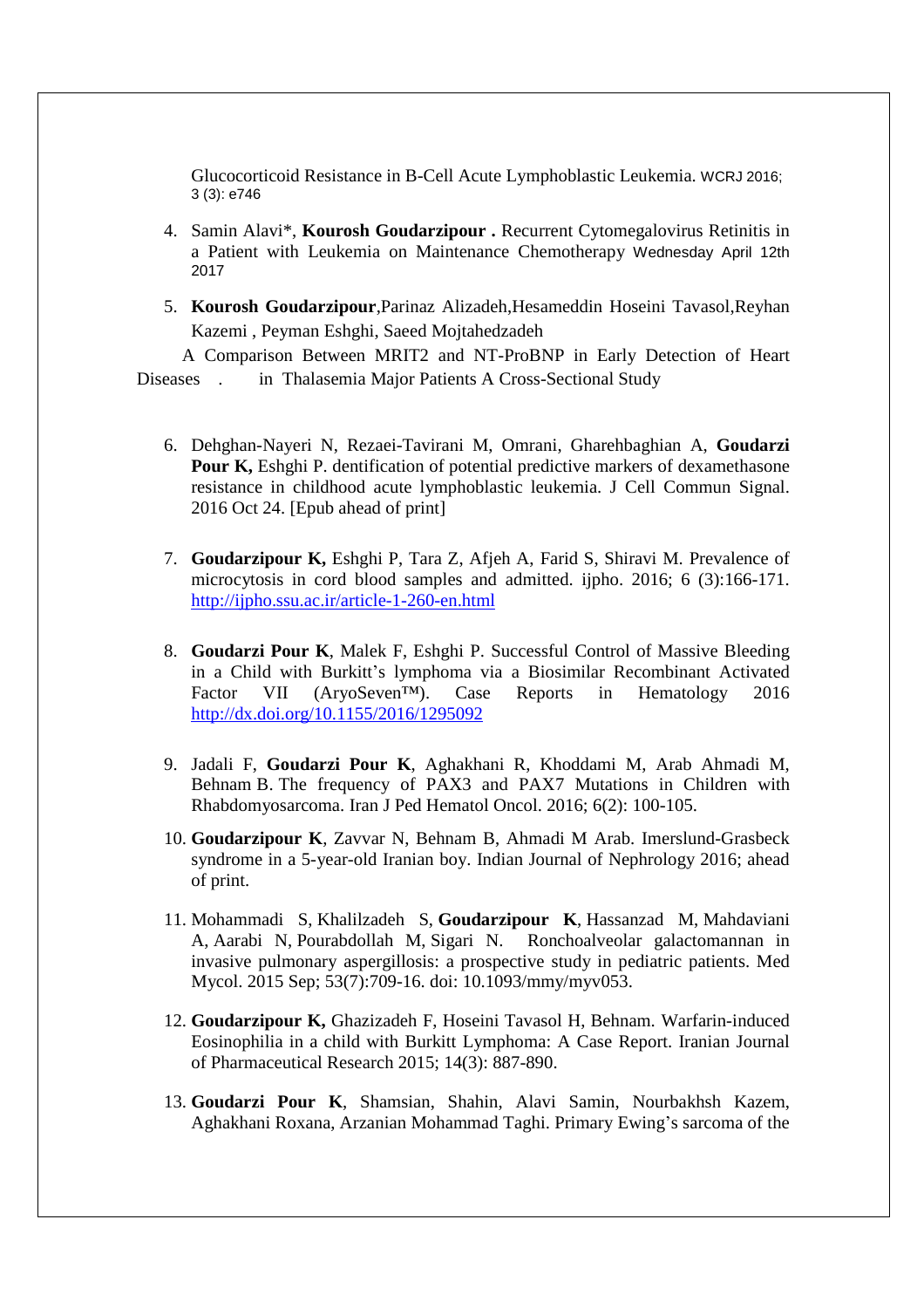temporal bone in an Iranian infant. Int J Hematol Oncol Stem Cell Res. 2015 Apr 1; 9(2):104-6.

- 14. **Goudarzipour K**, Jenabzadeh A, Mirzaei Ilali H, Behnam B, Tavassol H. Solid Pseudo-Papillary Tumor of the Pancreas in a 10 Year Old Girl. Iranian Journal of Pediatric Hematology Oncology 2015, 5(3):167-169.
- 15. Tabatabaei SR, Amanati A, Karimi A, **Goudarzipour K ,** Zahra Chavoshzadeh, Maryam Kazemi Aghdam, Mohammad Bagher Haghighi. Diffuse Hyper Pigmented Subcutaneous Nodules as a Primary Manifestation of Disseminated Bacillus Calmette-Guerin Disease in Young Infants Archives of Pediatric Infectious Diseases. 2015 3(2): e24744
- **16. Goudarzi Pour K.,** Alavi S., Shamsian S., Aghakhani R., Arzanian M., Hoseini Tavassol H., Eydian Z. Secondary All After Successful Treatment Of Ewing's Sarcoma: A Case Report. International Journal of Hematology-Oncology And Stem Cell Research 2015. Available at: <<http://ijhoscr.tums.ac.ir/index.php/ijhoscr/article/view/607>>
- 17. **Goudarzipour K**, Moradvaesi B, Nouri M, Khoddami M, Jadali F. Intra-Abdominal Lymphangiomatosis with Bone Marrow Involvement in a 7-Year Old Girl: A Case Report. Oman Med J 2013 Mar; 28(2).
- 18. **Goudarzipour K,** Kajiyazdi M, Mahdaviyani A. Epstein-barr virus-induced hemophagocytic lymphohistiocytosis. Int J Hematol Oncol Stem Cell Res. 2013; 7(1):42-5.
- 19. **Goudarzipour K**, Eshghi Peyman, Aghakhani Roxana, Amir Askari Reza, Parvin Nejat Mahmud. Neuroblastoma associated with bilateral ptosis. IJBC 2013;6(1): 55-57
- 20. Dehkhoda A, Bahmani B, Dadkhah A, Naghiyaee M, Alimohamadi Fahimeh, **Goudarzipour K**. Spiritually-Oriented Cognitive Therapy In Reduction Of Depression Symptoms In Mothers Of Children With Cancer. Iranian Rehabilitation Journal 2013; 11(17): 53-58.
- 21. Shamsian BS, **Goudarzipour K,** Alavi S, Jadali F, Gharib A, Aghakhani R, Arzanian MT, Rezaei N. Langerhans cell histiocytosis in a child with non-Hodgkin lymphoma. J Pediatr Hematol Oncol. 2010 Aug; 32(6):e245-6.
- 22. Shamsian BS, Gharib A, Rezaei N, Esfahani SA, Alavi S, **Goudarzipour K**, Arzanian MT. Development of secondary T-cell acute lymphoblastic leukemia in a child with hemophagocytic lymphohistiocytosis. Pediatr Blood Cancer. 2010 Oct; 55(4):725-6.
- 23. **Goudarzi Pour K**, Shamsian Shahin, Vaziri, Fatemé Aghakhani, Roxana, Arzanian Mohammad Taghi. Evaluation of Anthracyclines effects on NT-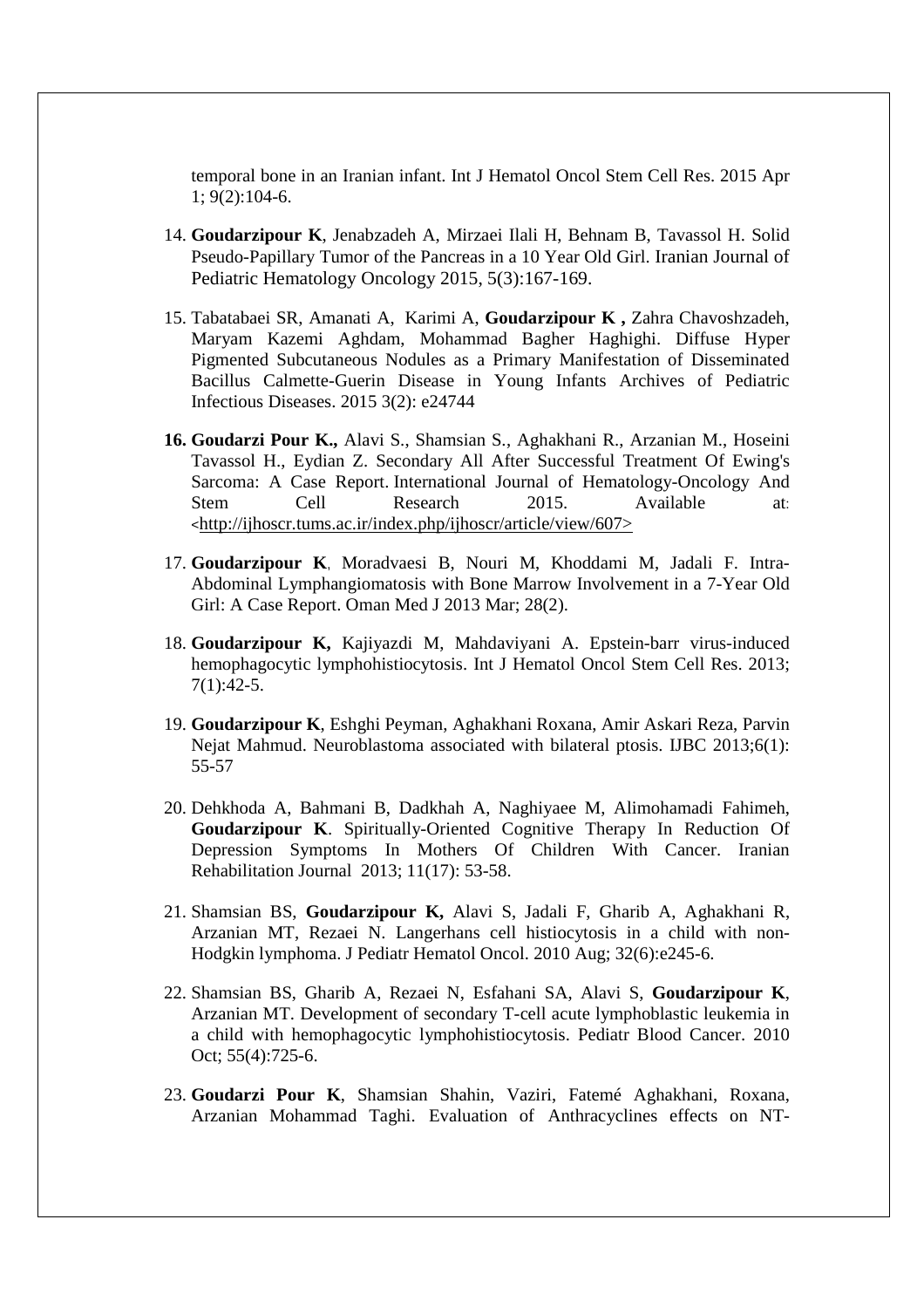proBNP plasma Level in Children with Malignancy. Iranian Journal of Blood and Cancer. 2009; 2(1):33-38.

- 24. Shamsian, Shahin , **Goudarzi Pour K**, Alavi, Samin, Jadali, Farzaneh Gharib , Atousa , Aghakhani, Roxana , Arzanian, Mohammad Taghi. Histiocytosis in a child with treated Non-Hodgkin Lymphoma a Case Report.
- 25. Eshghi, Peyman, **Goudarzi Pour K**, Aghakhani Roxana. MTHFR C677T mutation and 4G/5G PAI-A polymorphism in patient with deep vein thrombosis. IJBC 2009; 4: 167-170.
- 26. Eshghi, Peyman, **Goudarzi Pour K**, Davoudabadi, F.Hoorieh MD; Aghakhani, Roxana. Intra-articular injection of Rifampin in Iranian children with hemophilic arthropathy. Iranian Journal of Blood and Cancer

### **VIII. Honors and Awards**

- 1. First degree in final examination of Fellowship-Pediatric Hematology/Oncology 2010.
- 2. First degree in entrance examination of fellowship pediatric Hematology/oncology 2007.
- 3. First degree in entrance examination of Residency-pediatrics 2002.(without honor!)
- 4. *The best master in pediatric group from Shahid Beheshti University of medical science in 2013*

#### **IX. Lectures & Poster Presentiation:**

- 1. Lecture: Typical hemolytic uremic syndrome News, Hematologic side effects of thrombotic micro Angiopathy. Iranian Scientific Society of Pediatric Nephrology, Tehran, 2015
- 2. Lecture: Symptoms of arthritis in children malignancies, the first seminar on children's rheumatic diseases. Mofid children's Hospital, 2015
- 3. Lecture: Clofarabine application with L-asparaginase in the treatment of children with refractory acute myeloid leukemia children. Challenges of Pediatric